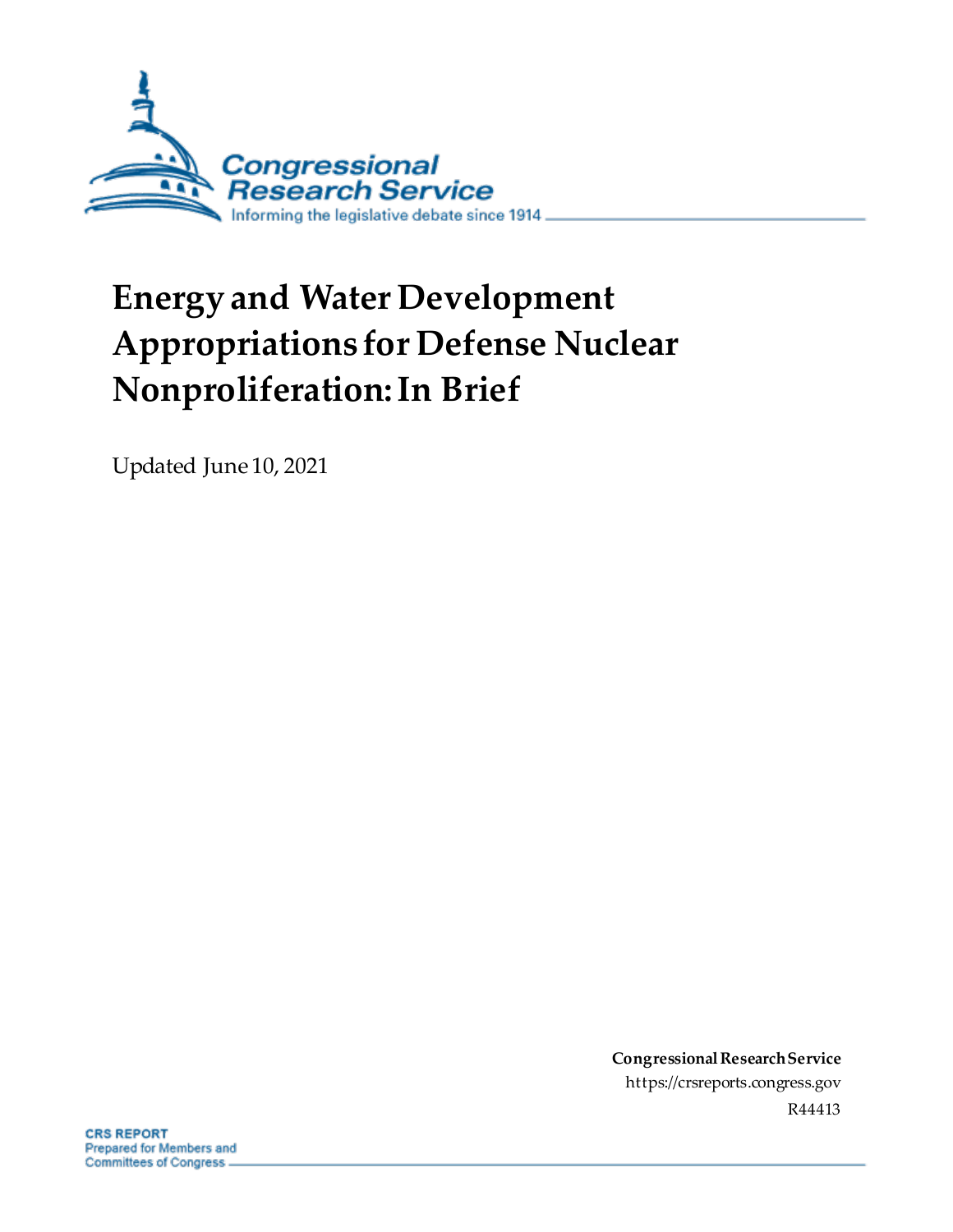

# **Energy and Water Development Appropriations for Defense Nuclear Nonproliferation: In Brief**

The Department of Energy's (DOE's) nonproliferation and national security programs provide technical capabilities to support U.S. efforts to "prevent, counter, respond" to the proliferation of nuclear weapons worldwide, including by both states and non-state actors. These programs are administered by the National Nuclear Security Administration (NNSA), a semi-

autonomous agency established within DOE in 2000. NNSA is responsible for maintaining the U.S. nuclear weapons stockpile, providing nuclear fuel to the Navy, nuclear and radiological emergency response, and nuclear nonproliferation activities. NNSA's Office of Defense Nuclear Nonproliferation is funded under the Defense Nuclear Nonproliferation (DNN) account.

This report addresses the programs in the DNN account, appropriated by the Energy and Water appropriations bill. The FY2022 request for DNN appropriations was \$2.26 billion. The proposal included unobligated prior year balances. The reduction continues an earlier trend to reduce prior-year carryover balances. According to the budget justification, the increase of \$4 million, or 0.2%, from the FY2021-enacted level includes increases in Nonproliferation and Arms Control and DNN R&D programs, offset by the completion of Material Management and Minimization and Global Material Security.

FY2021 Energy and Water Development funding was enacted by Division D of the Consolidated Appropriations Act, 2021 (P.L. 116-260), signed by the President on December 27, 2020, and included \$2.26 billion for Defense Nuclear Nonproliferation. As in past years, the FY2021 appropriations included a provision prohibiting funds in the Defense Nuclear Nonproliferation account for certain activities and assistance in the Russian Federation. Appropriations bills have prohibited this since FY2015.

#### **SUMMARY**

#### R44413

June 10, 2021

**Mary Beth D. Nikitin** Specialist in Nonproliferation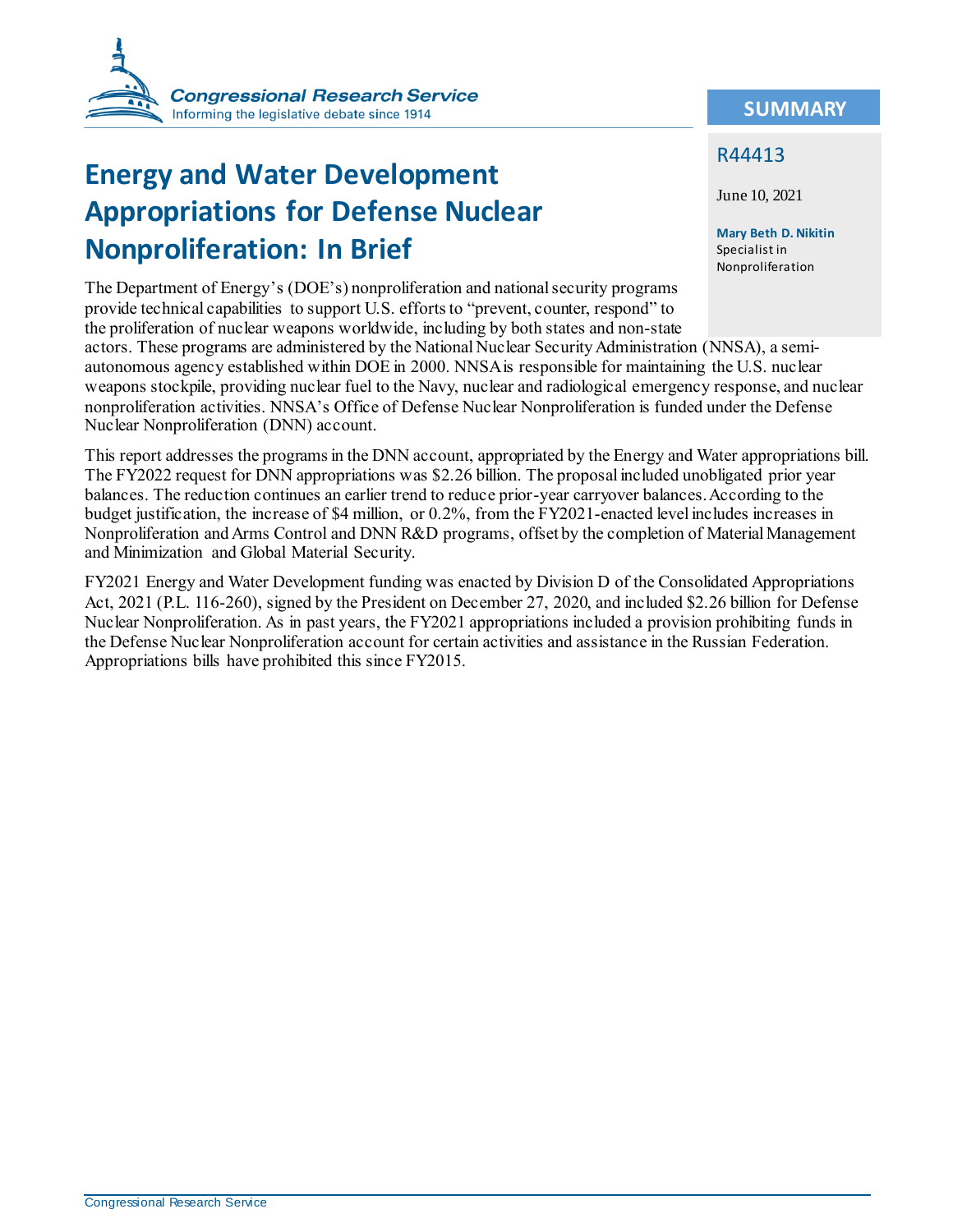# **Contents**

### **Tables**

| Table 1. DOE Defense Nuclear Nonproliferation Appropriation, FY2018-FY2021, and |  |
|---------------------------------------------------------------------------------|--|
|                                                                                 |  |

#### **Contacts**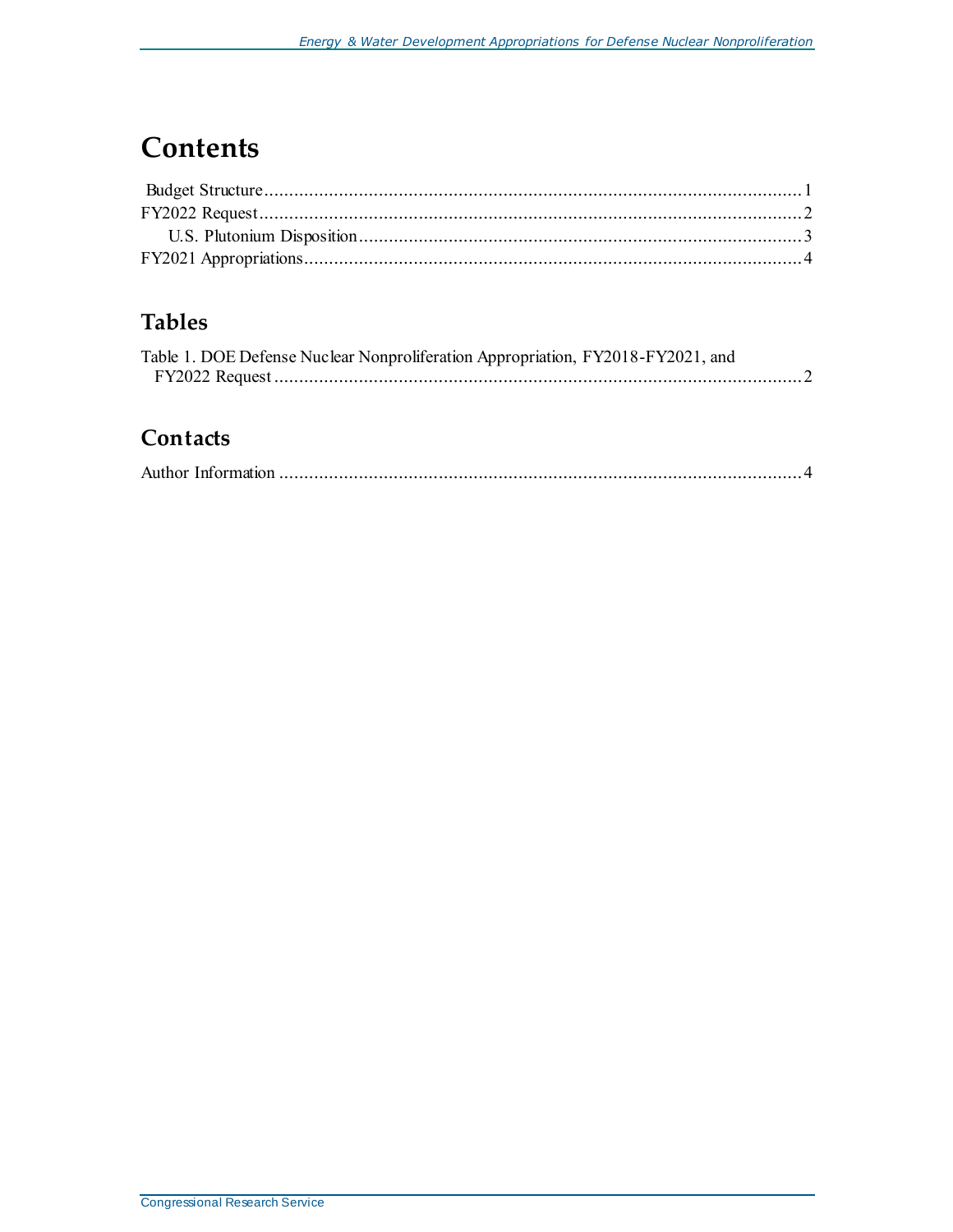### <span id="page-3-0"></span>**Budget Structure**

The Defense Nuclear Nonproliferation (DNN) appropriation is organized under two main mission areas: the Defense Nuclear Nonproliferation Program and the Nuclear Counterterrorism and Incident Response Program (NCTIR).<sup>1</sup> The DNN Program's FY2022 request proposes moving the National Technical Nuclear Forensics Research and Development (NTNF R&D) into a subprogram of Defense Nuclear Nonproliferation Research and Development (DNN R&D). <sup>2</sup> The FY2022 request is divided into the following functional areas:

- **Materials Management and Minimization (M3)** conducts activities to reduce and, where possible, eliminate stockpiles of weapons-useable material around the world. Major activities include conversion of reactors that use highly enriched uranium (useable for weapons) to low enriched uranium, removal and consolidation of nuclear material stockpiles, and disposition of excess nuclear materials.
- **Global Material Security (GMS)** has three major program elements: international nuclear security, radiological security, and nuclear smuggling detection and deterrence. Activities toward achieving those goals include the provision of equipment and training, workshops and exercises, and collaboration with international organizations.
- **Nonproliferation and Arms Control (NPAC)** implements programs that aim to strengthen international nuclear safeguards, control the spread of dual-use technologies and expertise, and verify nuclear reductions and compliance with treaties and agreements. This program conducts reviews of nuclear export applications and technology transfer authorizations.
- **Defense Nuclear Nonproliferation Research and Development (DNN R&D)**  advances U.S. capabilities to detect and characterize global nuclear security threats such as foreign nuclear material and weapons production, diversion of special nuclear material, and nuclear detonations. The National Technical Nuclear Forensics Research and Development (NTNF R&D) examines and evaluates nuclear materials and devices, nuclear test explosions or radiological dispersals, and post-detonation debris through nuclear forensics development at the national laboratories. The program includes a field capability to assist the interagency response in the event of a nuclear or radiological incident.
- The **Nonproliferation Construction** program supports M3 and the Surplus Plutonium Disposition Project (SPD), details below.

The Nuclear Counterterrorism and Incident Response Program (NCTIR) evaluates nuclear and radiological threats and develops emergency preparedness plans, including organizing scientific teams to provide rapid response to nuclear or radiological incidents or accidents worldwide.

j

 $1$  Programs were reorganized starting with the FY2016 request, and NCTIR was previously funded under Weapons Activities. According to the FY2016 budget justification, "These transfers align all NNSA funding to prevent, counter, and respond to nuclear proliferation and terrorism in one appropriation."

<sup>&</sup>lt;sup>2</sup> The \$40 million in funding for NTNF was moved from the DNN R&D Nuclear Detonation Detection subprogram in FY2021.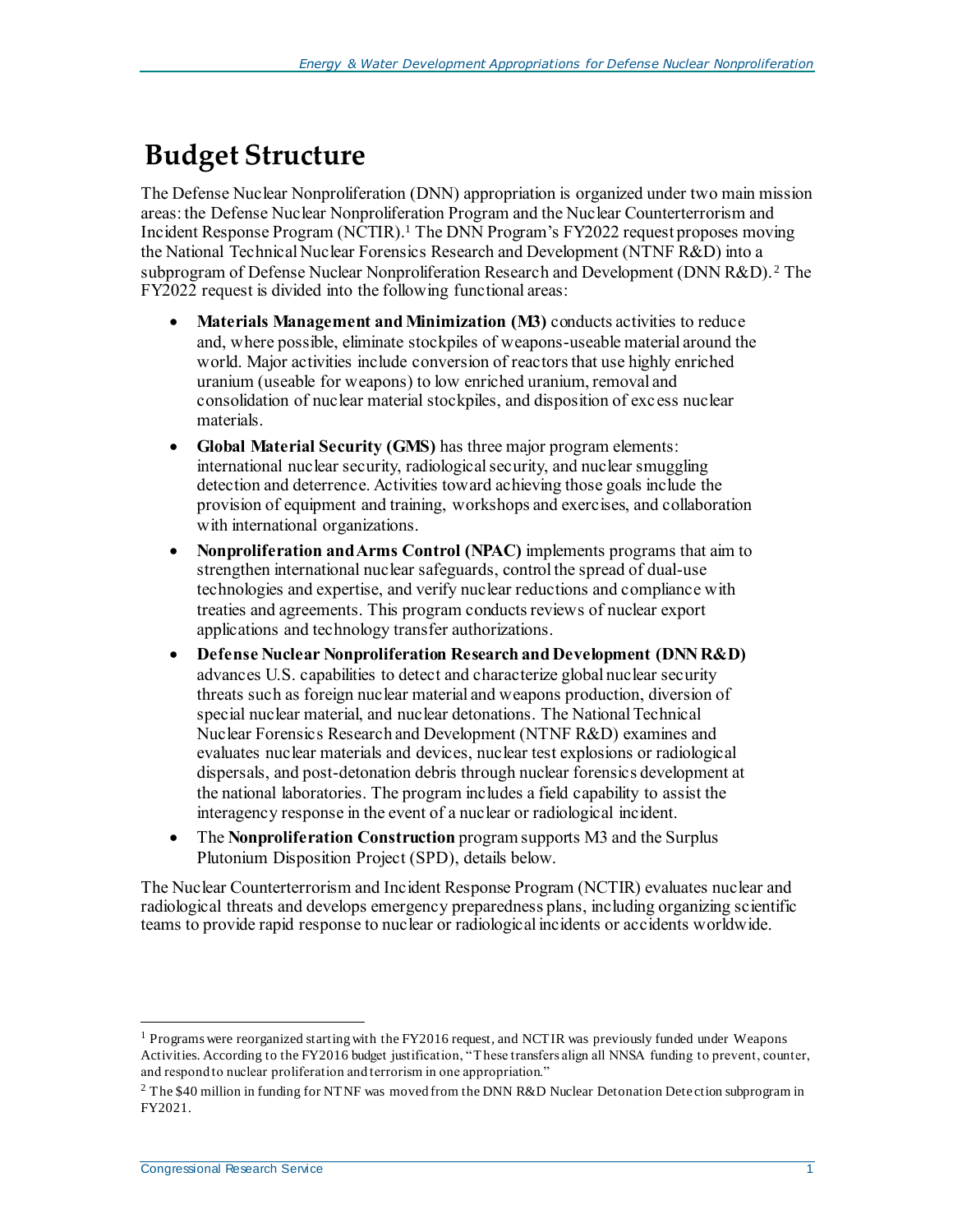| (\$ thousands)                              |                                 |                                 |                          |                                 |                          |  |  |  |  |
|---------------------------------------------|---------------------------------|---------------------------------|--------------------------|---------------------------------|--------------------------|--|--|--|--|
|                                             | <b>FY2018</b><br><b>Enacted</b> | <b>FY2019</b><br><b>Enacted</b> | FY2020<br><b>Enacted</b> | <b>FY2021</b><br><b>Enacted</b> | FY2022<br><b>Request</b> |  |  |  |  |
| Material Management<br>and Minimization     | 308,594                         | 293,794                         | 363,533                  | 400,711                         | 342,946                  |  |  |  |  |
| <b>Global Material Security</b>             | 390,108                         | 407,108                         | 442,909                  | 528,939                         | 497,941                  |  |  |  |  |
| Nonproliferation and<br>Arms Control        | 134,703                         | 129,703                         | 140,000                  | 148,000                         | 184,795                  |  |  |  |  |
| National Technical<br>Nuclear Forensics R&D | 0                               | $\mathbf 0$                     | $\mathbf 0$              | 40,000                          | 0                        |  |  |  |  |
| Defense Nuclear<br>Nonproliferation R&D     | 556,504                         | 575,570                         | 533,163                  | 601,900                         | 672,736                  |  |  |  |  |
| Nonproliferation<br>Construction            | 335,000                         | 220,000                         | 299,000                  | 148,589                         | 156,000                  |  |  |  |  |
| Nuclear<br>Counterterrorism                 | 282,360                         | 319,185                         | 372,095                  | 377,513                         | 370,782                  |  |  |  |  |
| Legacy Contractor<br>Pensions               | 40,950                          | 28,640                          | 13,700                   | 14,348                          | 38,800                   |  |  |  |  |
| Subtotal                                    | 2,048,219                       | 1,949,000                       | 2,164,400                | 2,260,000                       | 2,264,000                |  |  |  |  |
| Use of Prior Year<br><b>Balances</b>        | 0                               | $-25,000$                       | $\mathbf 0$              |                                 |                          |  |  |  |  |
| Rescission of Prior Year<br><b>Balances</b> | $-49,000$                       | $-19,000$                       | 0                        |                                 |                          |  |  |  |  |
| Total                                       | 1,999,219                       | 1,930,000                       | 2,164,400                | 2,260,000                       | 2,264,000                |  |  |  |  |

#### <span id="page-4-1"></span>**Table 1. DOE Defense Nuclear Nonproliferation Appropriation, FY2018-FY2021, and FY2022 Request**

**Source:** Department of Energy Congressional Budget Requests, Volume 1.

# <span id="page-4-0"></span>**FY2022 Request**

The FY2022 request for DNN appropriations totaled \$2.264 billion, reflecting a 0.2% increase from FY2021-enacted levels. The budget justification says that this change is due to completion of funding for Molybdenum-99 cooperative agreements and activities to address recovery and decontamination efforts associated with a container breach and release of material in Seattle, WA.<sup>3</sup> Decreases in the M3 and GMS accounts are to be offset by increases in the NPAC and DNN R&D accounts and use of prior year balances. The NPAS program proposes an "acceleration of a multilateral nonproliferation enrichment testing and training capability to improve current and future IAEA verification capabilities." DNN R&D increases are "to develop arms control capabilities and vulnerability assessments, to establish an emerging and disruptive technologies initiative, to establish a nuclear forensics R&D university consortium," and to accelerate the development of nonproliferation-related "testbeds" to identify threats.

l

<sup>3</sup> See also NNSA, "As Cleanup of Contaminated Seattle Building Nears Completion, Two Remediation Managers Discuss Lessons Learned," December 9, 2020, https://www.energy.gov/nnsa/articles/cleanup-contaminated-seattlebuilding-nears-completion-two-remediation-managers.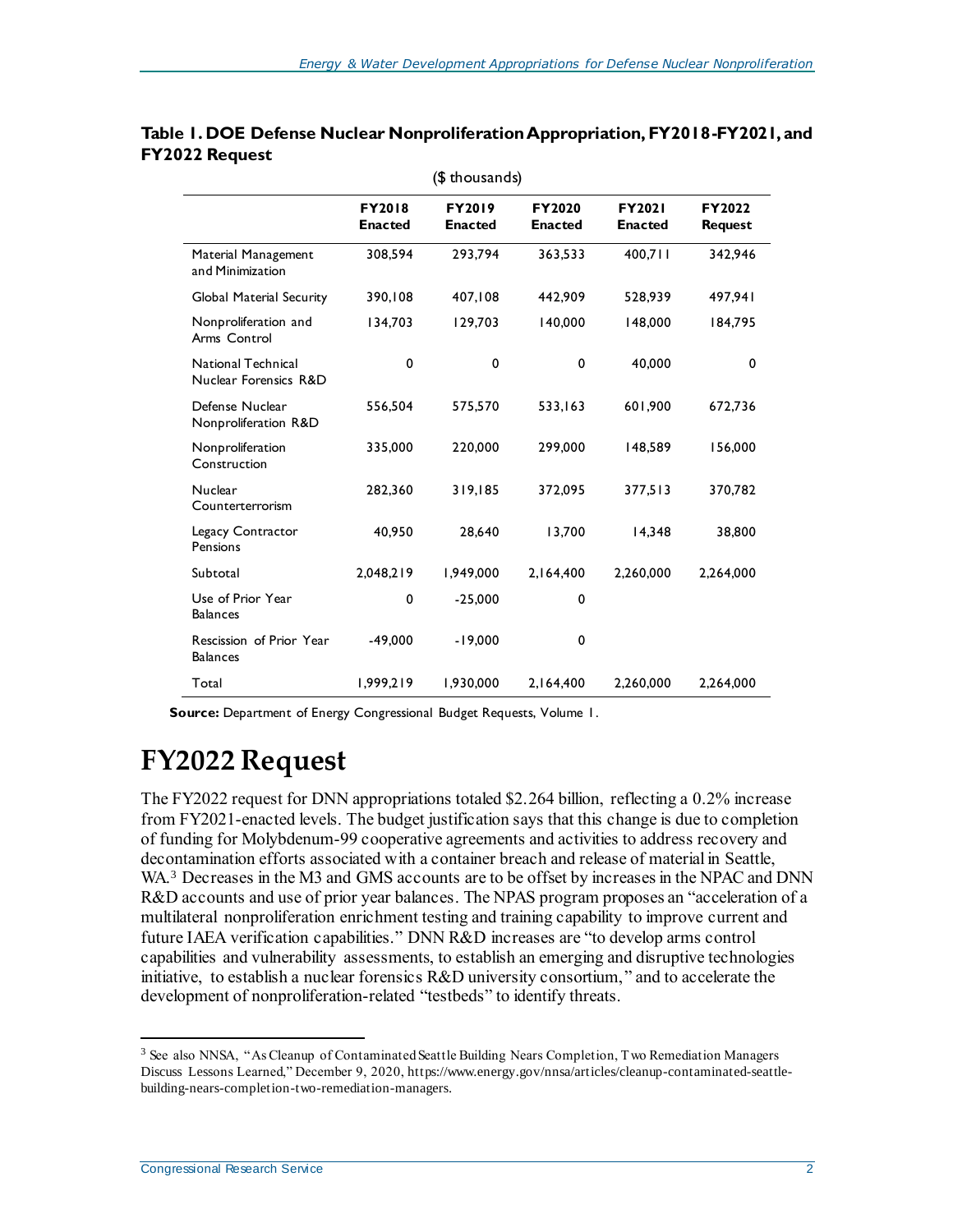As in past years, the FY2022 appropriations included a provision prohibiting funds in the Defense Nuclear Nonproliferation account from being used for certain activities and assistance in the Russian Federation. Appropriations bills have prohibited this since FY2015, although a waiver is possible.<sup>4</sup>

### <span id="page-5-0"></span>**U.S. Plutonium Disposition**

The FY2022 budget justification requests funds related to the U.S. plutonium disposition program in the M3 Material Disposition subprogram and Nonproliferation Construction Surplus Plutonium Disposition subprogram. The United States pledged to dispose of 34 metric tons of U.S. surplus weapons plutonium, which was originally to be converted into fuel for commercial power reactors.<sup>5</sup> The U.S. facility for this purpose was to be the Mixed Oxide Fuel Fabrication Facility (MFFF), which had been under construction at the DOE Savannah River site in South Carolina. The MFFF faced sharply escalating construction and operation cost estimates, and the Obama Administration proposed to terminate it in FY2017. After congressional approval, in 2018 DOE ended MFFF construction and began pursuing an alternative disposal method, Dilute and Dispose (D&D), for this material.

The D&D method consists of "blending plutonium with an inert mixture, packaging it for safe storage and transport, and disposing of it in a geologic repository," according to the FY2021 request. The Nonproliferation Construction account's proposed decrease of \$150 million in FY2021 was due to the final steps in ending construction of the MFFF. In her testimony before the House Appropriations Committee, NNSA Administrator Lisa Gordon-Hagerty said the decrease reflected the completion of the MOX contractual termination settlement. She said that the requested \$148.6 million would be used for the Surplus Plutonium Disposition (SPD) project, in support of the D&D method. FY2021 activities would include "execution of early site preparation and long lead procurements activities, as well as continuing the maturation of the design for all major systems supporting the plutonium processing gloveboxes." 6

The House Appropriations Committee report on the FY2021 Energy and Water Development funding bill (H.Rept. 116-449) says that it did not provide any funds for transfer of plutonium from South Carolina to Nevada and recommended "efforts to engage the interagency and international partners as appropriate on mutually beneficial plutonium disposition protocols."

The FY2022 request says NNSA will use prior year balances to close out MFFF activities in FY2022. The proposed appropriation would support "the completion at the Savannah River Site of the first glovebox fabrication, shipment, receipt, and fabrication of the HEPA Filter Housings and Diesel Generator, completion of site preparation activities, and final design in support of Critical Decision (CD)-2/3, as well as continues longlead procurements for the SPD Project." It would also add glovebox capacity "to accelerate plutonium dilution and aid in the removal of plutonium from the state of South Carolina."

<span id="page-5-1"></span>l

<sup>&</sup>lt;sup>4</sup> See the 2017 version of this report for more detailed background information.

 $5$  Disposition of surplus plutonium is required by a 1998 agreement, amended in 2010, between the United States and the Russian Federation. Each country agreed to convert 34 metric tons of surplus weapons-grade plutonium to a form that could not be returned to nuclear weapons, to begin in 2018. Russia suspended its participation in the agreement in October 2016 due to what it called "hostile actions" by the United States. Both countries appear to be continuing their plans for surplus plutonium disposition. See CRS Report R43125, *Mixed-Oxide Fuel Fabrication Plant and Plutonium Disposition: Management and Policy Issues*, by Mark Holt and Mary Beth D. Nikitin.

<sup>6</sup> A glovebox is a sealed, transparent chamber with openings in the sides where sleeves and gloves are attached. Workers can put their hands in the gloves to manipulate radioactive materials inside without becoming contaminated.